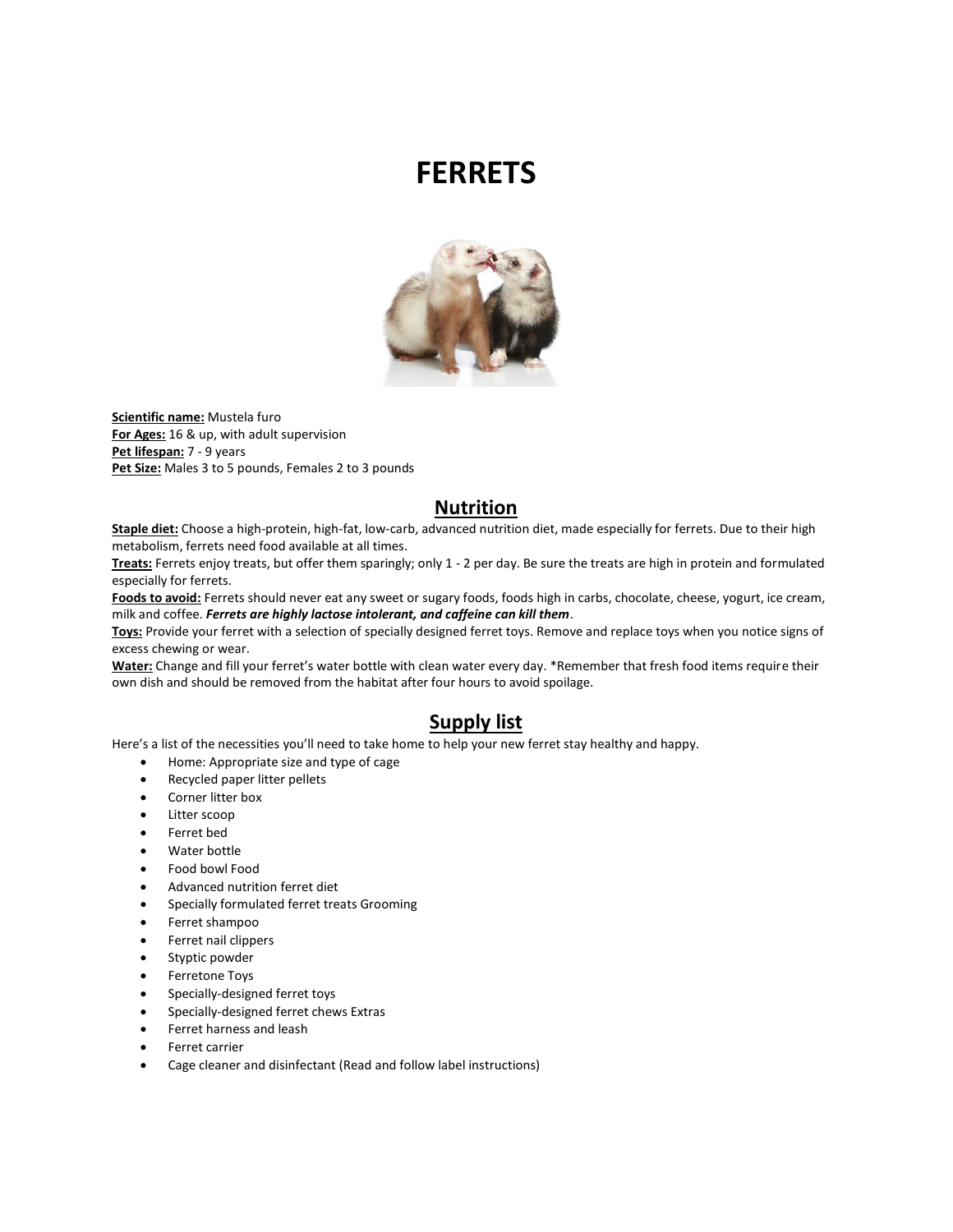## **Habitat**

**Housing:** Your ferret needs a multi-level, well-ventilated home with a textured plastic or all-wire floor. There should be plenty of room for all cage accessories, and for them to move around freely.

**Litter:** Only use recycled paper litter pellets (do not use clay or clumping cat litter) and clean it daily or more often if needed. Provide a corner litter pan and fill it with about 3cm of litter.

**Sleeping:** Create a sleeping area near the top of the home with a specially designed ferret bed or a pile of clean towels. Wash bed or towels regularly.

**Cage placement:** Place the habitat in a cool, low humidity area, out of direct sunlight.

### **Traits & Behavior**

**Fun-loving:** Ferrets are known for their kitten-like personalities and are curious, active and love to play. They have no fear of people or other pets, so be sure to monitor their interaction carefully.

**Intelligent:** They are very smart and can be trained to perform basic tasks, including using a litter box and walking on a leash. **Predatory:** Ferrets have a predatory nature and must be kept away from pet birds and small pets such as hamsters and rabbits. **Nipping:** Ferrets have a natural tendency to nip, which can be overcome with gentle training.

**Burrowers:** Ferret's long bodies are designed to get into tight spaces. Remember, if their head can fit, their body will follow. So it's important to "ferretproof" your home.

#### **Health**

#### **Signs of a healthy ferret:**

- Clear eyes and ears
- Clean, full, shiny coat
- Eats and drinks normally
- Clean nose; normal, even breathing
- Well-formed droppings with no diarrhea

#### **Things to watch for:**

- Loss of appetite
- Dull coat; bare patches in the fur
- **•** Increased or decreased water consumption
- Blood in stool or urine
- Lethargic behavior
- Diarrhea for more than 24 hours
- Sneezing; discharge from the eyes, nose or mouth